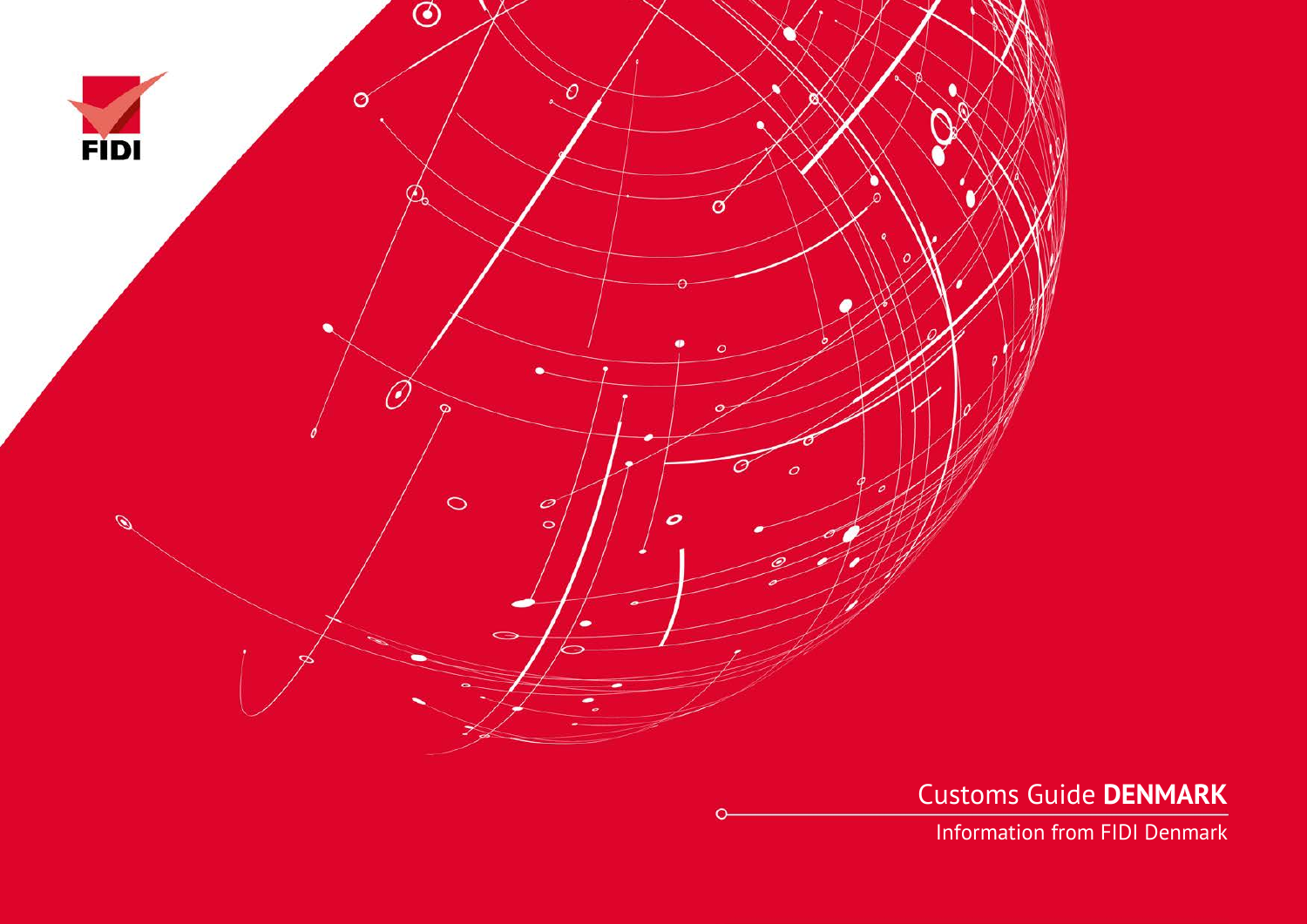## **Customs guide** DENMARK

## **The global quality standard for international moving.**

The FAIM label is your global assurance for a smooth, safe and comprehensive relocation process.



FIDI ACCREDITED **INTERNATIONAL MOVER** 



| <b>GOODS</b>                              | <b>DOCUMENTS REQUIRED</b>                                                                                                                                                                                                                                                                                                                                                                                                                                                                                                                                                                                                                                                                                                      | <b>CUSTOMS PRESCRIPTIONS</b>                                                                                                                                                                                                                                                                                                                                                                                                                                                                                                                                                     | <b>REMARKS</b>                                                                                                                                                                                                                                                                                                                                                                                                                                                                                                          |
|-------------------------------------------|--------------------------------------------------------------------------------------------------------------------------------------------------------------------------------------------------------------------------------------------------------------------------------------------------------------------------------------------------------------------------------------------------------------------------------------------------------------------------------------------------------------------------------------------------------------------------------------------------------------------------------------------------------------------------------------------------------------------------------|----------------------------------------------------------------------------------------------------------------------------------------------------------------------------------------------------------------------------------------------------------------------------------------------------------------------------------------------------------------------------------------------------------------------------------------------------------------------------------------------------------------------------------------------------------------------------------|-------------------------------------------------------------------------------------------------------------------------------------------------------------------------------------------------------------------------------------------------------------------------------------------------------------------------------------------------------------------------------------------------------------------------------------------------------------------------------------------------------------------------|
| Removal goods - from countries outside EU | Danish customs form "Declaration of<br>Personal Property".<br>Inventory in English.<br>Please do not use the terms "Miscellaneous"<br>or PBO on the inventory.<br>B/L or AWB - shipper & consignee must be<br>the same person on the B/L as well as on<br>the AWB.<br>Copy of the importers passport identification<br>pages.<br>If alcoholic beverages, tea and coffee are<br>included in the shipment, a detailed<br>inventory is required listing brand, alcohol<br>percentage, numbers and sizes of bottles.<br>Returning Danes may be requested to<br>provide proof of a minimum stay of twelve<br>months outside EU for example in the form<br>of a certification from an authority abroad,<br>an employers or the like. | • Household goods which have been owned<br>and used for minimum 6 months, and still<br>are intended for owner's use, can be<br>imported duty free by any person taking up<br>residence in Denmark or within the EU.<br>Returning Danes must have had a residence<br>outside the EU for minimum 12 months to<br>qualify for duty free importation of<br>household goods.<br>Household Goods must be imported within<br>12 months of the owner's arrival to enjoy<br>duty free import.<br>Owner must be registered as a resident in<br>Denmark before the arrival of the shipment. | • Customs clearance must take place<br>immediately upon arrival of the goods.<br>• Visitors and Danes residing abroad cannot<br>import household goods free of taxes and<br>duty.<br>• Household utensils and electrical<br>appliances:<br>If included in household goods see<br>"removal goods",<br>" If commercial, see "new items".<br>Electrical appliances: articles must be<br>conform to Danish specifications.<br>• Carpets: If included in household goods, see<br>"removal goods"; otherwise see "new items". |
| <b>Diplomatic removals</b>                | Inventory.<br>A "Declaration for Diplomats" issued by the<br>embassy or local foreign mission.                                                                                                                                                                                                                                                                                                                                                                                                                                                                                                                                                                                                                                 | A person being accredited as a foreign<br>diplomat to Denmark is allowed duty free<br>import privileges including duty free import<br>of alcohol (no quotas).<br>The Declaration for Diplomat number 13004<br>has to be filled out by the Foreign Embassy<br>in Denmark. The alcohol must only be for<br>own consumption or to use in a professional<br>capacity. The alcohol is not to be sold in<br>Denmark.                                                                                                                                                                   | Returning Danish Diplomats do not enjoy<br>any diplomatic privileges and their removals<br>will be customs cleared under common rules<br>and regulations (they must pay duties on<br>any dutiable items included in their<br>shipment).                                                                                                                                                                                                                                                                                 |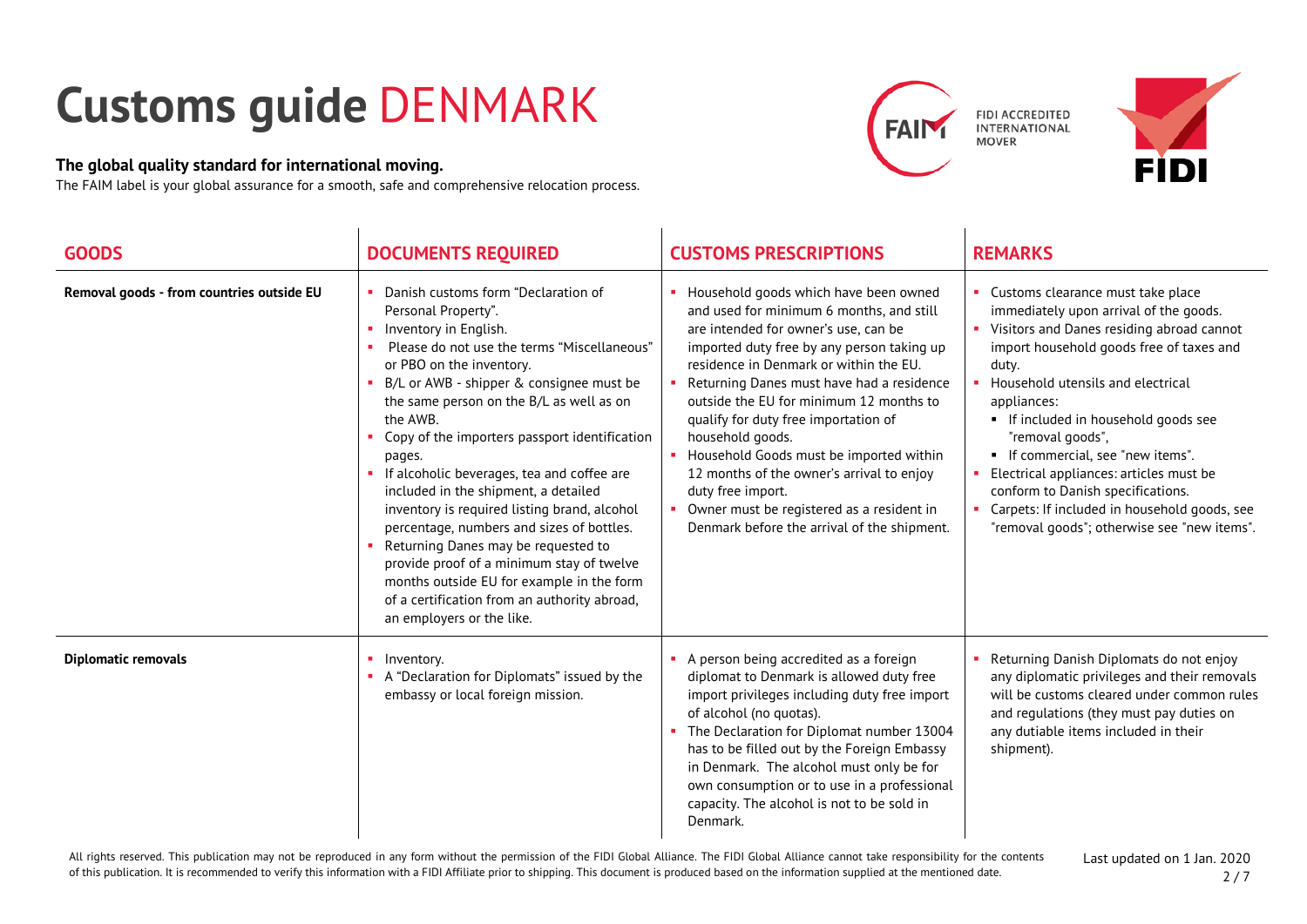| <b>GOODS</b>              | <b>DOCUMENTS REQUIRED</b>                                                                                                                                                                          | <b>CUSTOMS PRESCRIPTIONS</b>                                                                                                                                                                                                                                                    | <b>REMARKS</b>                                                                                                                                                                                                                                                                                     |
|---------------------------|----------------------------------------------------------------------------------------------------------------------------------------------------------------------------------------------------|---------------------------------------------------------------------------------------------------------------------------------------------------------------------------------------------------------------------------------------------------------------------------------|----------------------------------------------------------------------------------------------------------------------------------------------------------------------------------------------------------------------------------------------------------------------------------------------------|
| <b>Wedding trousseaux</b> | • Inventory.<br>Declaration signed by both persons.<br>Marriage certificate.                                                                                                                       | • Duty-free.<br>Danes must have had a residence abroad for<br>minimum 12 months to qualify for duty free<br>importation of wedding gifts.<br>Household Goods must be imported within 4<br>months of the wedding to enjoy duty free<br>import.                                   | • Goods must be for use in normal household.<br>Maximum value EUR 1,000 per gift items.<br>Residents of Denmark cannot import<br>wedding gifts of duty and taxes.                                                                                                                                  |
| <b>Inheritance</b>        | Inventory.<br>Inheritance certificate signed by client.<br>Death certificate.<br>Copy of will or declaration issued and<br>$\mathbf{u}$<br>legalised by the Lawyer handling the estate.            | Duty-free within 2 years following the<br>finalization of the estate.                                                                                                                                                                                                           | • Goods must be for use in normal household.                                                                                                                                                                                                                                                       |
| <b>New items</b>          | $\blacksquare$ Invoice.                                                                                                                                                                            | • From outside EU, subject to duty and VAT.                                                                                                                                                                                                                                     |                                                                                                                                                                                                                                                                                                    |
| <b>Works of Art</b>       | • If included in household goods, see "removal<br>qoods"; if commercial, see "new items".<br>• If for exhibition:<br>· Inventory.<br>• Pro-forma invoice.<br>• Temporary free entry or ATA-carnet. | Duty-free.<br>• For exhibitions - provided:<br>• the importer is registered as an importer<br>with the Danish Customs/Tax authorities<br>and has posted a security deposit, or<br>• a bank guarantee is posted.                                                                 | • It is recommended to contact your local<br>agent prior to shipment.                                                                                                                                                                                                                              |
| <b>Antiques</b>           | If included in household goods, see "removal<br>qoods".<br>$\blacksquare$ If commercial:<br>• Invoice.<br>• Certificate stating/certifying that the item<br>is at least 100 years old.             | Duty free, but subject to VAT (25%).                                                                                                                                                                                                                                            |                                                                                                                                                                                                                                                                                                    |
| <b>Motor vehicles</b>     | Cars, motorcycle:<br>Original foreign registration papers.<br>• Insurance card.<br>Other vehicles:<br>• If included in household goods, see "removal<br>goods", if not see "new items".            | Owners must have been lived outside EU for<br>a minimum of 12 moths to import free of<br>duty.<br>Duty free importation for airplanes,<br>caravans, pleasure crafts, motor trailers,<br>provided these have been in the owners'<br>possession and registered as such abroad for | Persons living in Denmark are not permitted<br>to drive vehicles registered abroad.<br>A car imported free of duty may not be sold,<br>pawned or rented out within 12 months of<br>importation.<br>• There is a variety of specific regulations for<br>import of motor driven vehicles to Denmark. |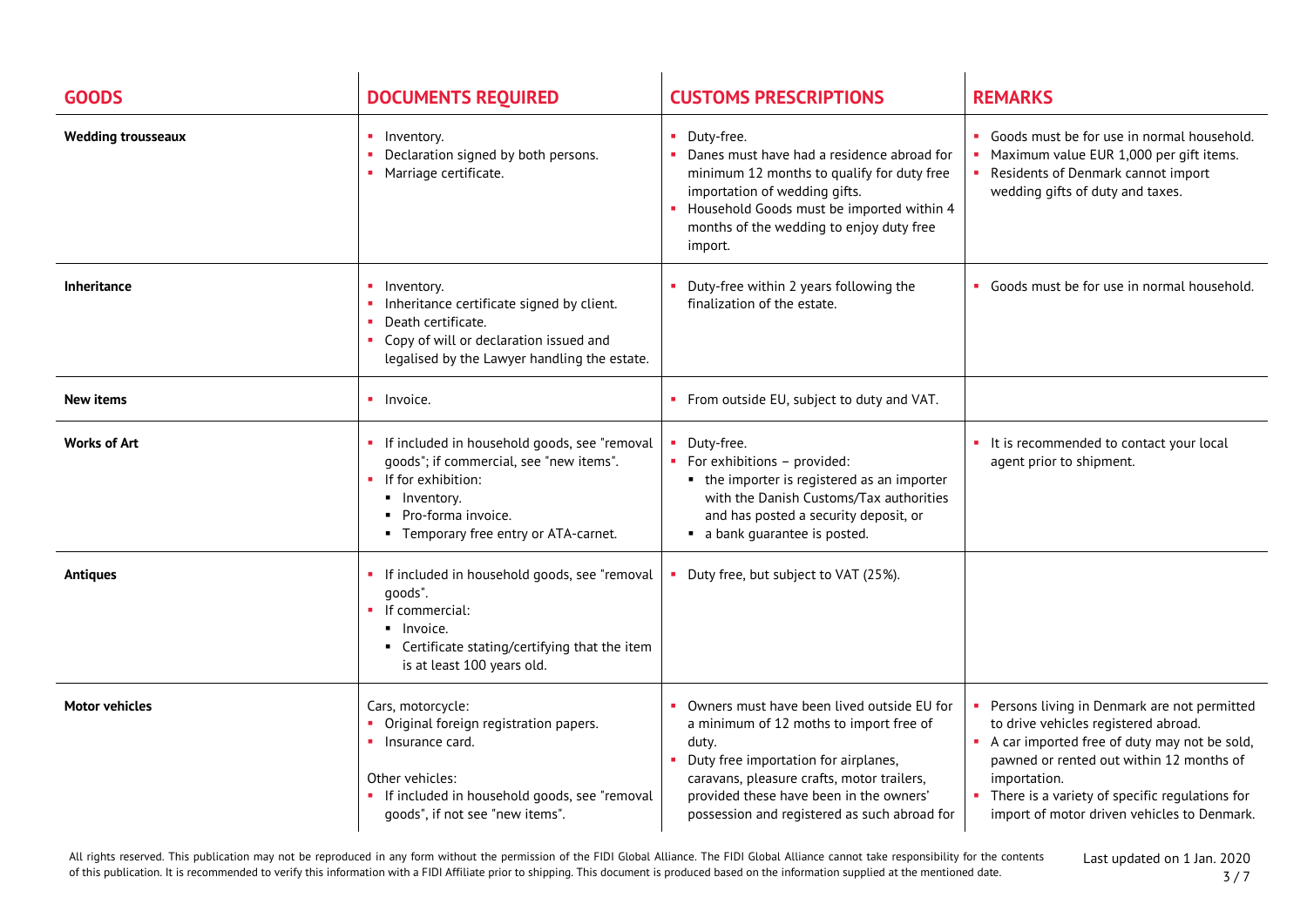| <b>GOODS</b>                         | <b>DOCUMENTS REQUIRED</b>                                                                           | <b>CUSTOMS PRESCRIPTIONS</b>                                                                                                                                                                                                                                                                                | <b>REMARKS</b>                                                                                                                                                                                                                                                                                                                                                                                                                                                                                             |
|--------------------------------------|-----------------------------------------------------------------------------------------------------|-------------------------------------------------------------------------------------------------------------------------------------------------------------------------------------------------------------------------------------------------------------------------------------------------------------|------------------------------------------------------------------------------------------------------------------------------------------------------------------------------------------------------------------------------------------------------------------------------------------------------------------------------------------------------------------------------------------------------------------------------------------------------------------------------------------------------------|
|                                      |                                                                                                     | a minimum of six months.<br>• Registration tax, which is extremely high, is<br>to be paid.<br>• Following customs clearance, the owner in<br>person must present the car to the<br>authorities for registration within 30 days of<br>the arrival of the vehicle.                                            | Contact with your local agent prior to<br>shipment is recommended.                                                                                                                                                                                                                                                                                                                                                                                                                                         |
| Machines, implements and spare parts | • See 'New items".                                                                                  |                                                                                                                                                                                                                                                                                                             | • Under some circumstances, there are special<br>rules for scientific equipment, spare parts<br>etc. Contact your local agent prior to<br>shipment                                                                                                                                                                                                                                                                                                                                                         |
| <b>Restricted items</b>              | Invoice.<br>٠<br>Certificate of origin.                                                             | Any quantities of wine, spirits, tea, coffee<br>and tobacco included in household goods<br>shipment must be declared to be for<br>personal consumption and will attract duty<br>and tax.<br>Larger quantities will be considered as<br>commercial import and may only be<br>imported by licensed importers. | Restricted import - wine, spirits, tea, coffee<br>and tobacco.<br>As the amount of duties and taxes will be<br>assessed on the value and quantity of the<br>beverage or tobacco to be imported it is not<br>possible to indicate a general level of duties.<br>Please note that all quantities, whether in<br>unopened or opened bottles, will be<br>assessed taxes and duties<br>Due to the high taxes, there is a strict<br>control by import and it is not advisable to<br>include spirits in removals. |
| Food & Tinned goods                  | May be required:<br>• Origin certificate.                                                           | • Generally not permitted however contact<br>local agent with detailed description for<br>exceptions prior to shipment.<br>• Food and tinned goods must have been in<br>your possession for minimum 6 months and<br>proof of ownership is required, otherwise<br>subject to duties and taxes.               | $\blacksquare$ Rules vary.<br>• It is recommended not to bring in food or<br>tinned goods as this may delay customs<br>clearance and result in extra expenses.                                                                                                                                                                                                                                                                                                                                             |
| Arms, ammunition and dangerous items | Import licence from Ministry of Justice,<br>issued through local Police office.<br>Shooting permit. | Prohibited (unless a special license is<br>obtained from the Danish Ministry of<br>Justice).                                                                                                                                                                                                                |                                                                                                                                                                                                                                                                                                                                                                                                                                                                                                            |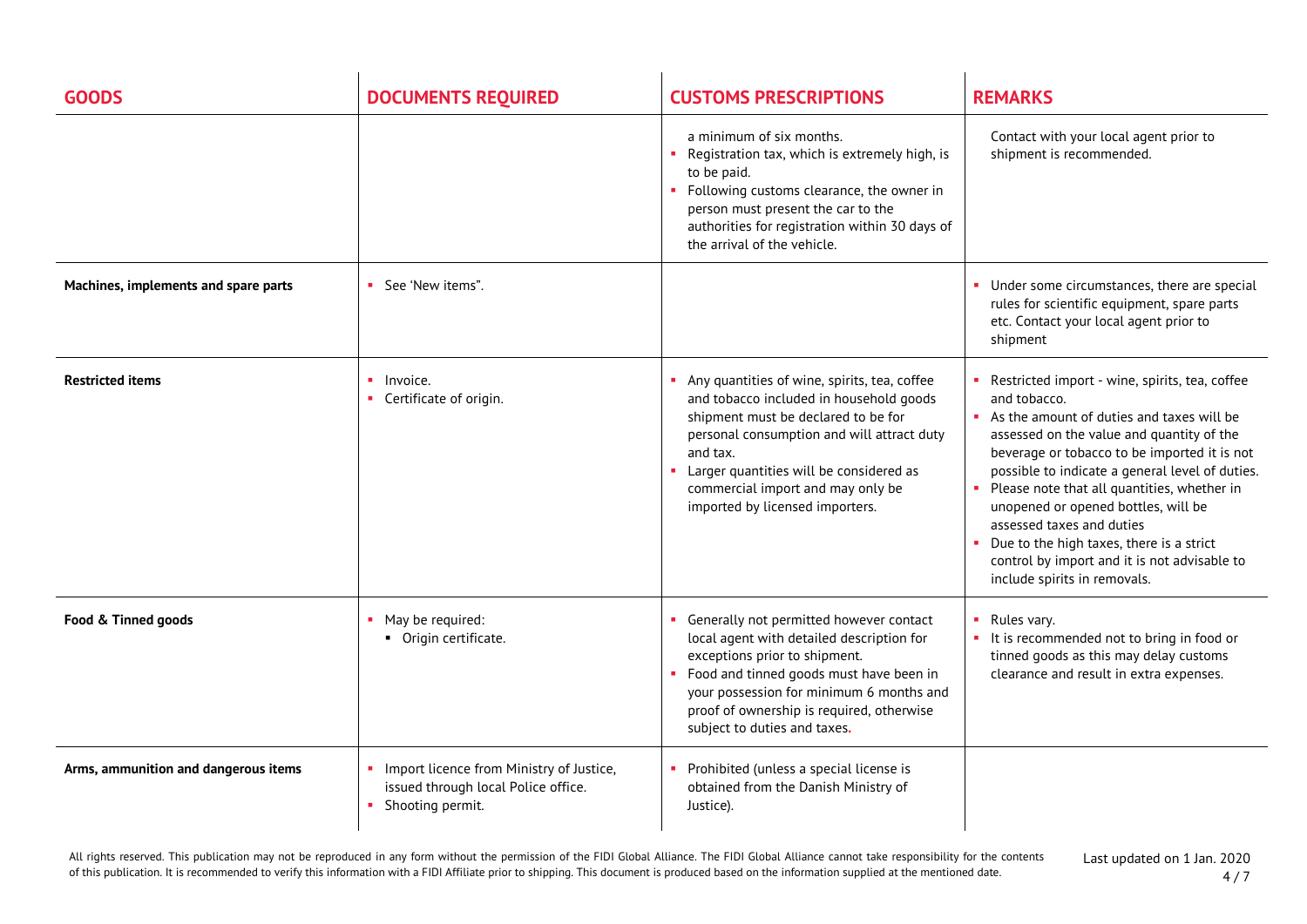| <b>GOODS</b>                | <b>DOCUMENTS REQUIRED</b>                                                                                                                                                                                                                                                                                                                                                               | <b>CUSTOMS PRESCRIPTIONS</b>                                                                                                                                                          | <b>REMARKS</b>                                                                                                                                                                                                                                                                                                                                                                                                                                               |
|-----------------------------|-----------------------------------------------------------------------------------------------------------------------------------------------------------------------------------------------------------------------------------------------------------------------------------------------------------------------------------------------------------------------------------------|---------------------------------------------------------------------------------------------------------------------------------------------------------------------------------------|--------------------------------------------------------------------------------------------------------------------------------------------------------------------------------------------------------------------------------------------------------------------------------------------------------------------------------------------------------------------------------------------------------------------------------------------------------------|
| <b>Sport items</b>          | • If included in household goods, see "removal<br>goods".<br>• If for competitions: valued inventory.                                                                                                                                                                                                                                                                                   | • Temporary free entry.                                                                                                                                                               |                                                                                                                                                                                                                                                                                                                                                                                                                                                              |
| <b>Narcotic medicines</b>   |                                                                                                                                                                                                                                                                                                                                                                                         | Prohibited (unless there is a special license<br>from the Danish Ministry of Justice).                                                                                                | • It is recommended to bring all kinds of<br>medicine as carry-on luggage only.                                                                                                                                                                                                                                                                                                                                                                              |
| <b>Precious metal items</b> | If included in household goods, see "removal<br>goods"; otherwise see "new items".                                                                                                                                                                                                                                                                                                      | Import and possession of gold and silver in<br>bars is prohibited.                                                                                                                    |                                                                                                                                                                                                                                                                                                                                                                                                                                                              |
| <b>Plants</b>               |                                                                                                                                                                                                                                                                                                                                                                                         | Prohibited (unless the Danish Governmental<br>Plant Protection Service grants a license<br>based on certificate from authorities at<br>origin that the plants are free from disease). |                                                                                                                                                                                                                                                                                                                                                                                                                                                              |
| <b>Domestic animals</b>     | Health certificate not more than 1 month<br>old issued by the Veterinarian Authorities at<br>origin or EU animal passport.<br>• Certificate for rabies vaccination (issued at<br>least 3 weeks but not more than 12 months<br>prior departure).<br>• Identification of the animal (tattoo or<br>microchip) must be verified against health<br>certificates before any entry is allowed. |                                                                                                                                                                                       | • May be imported from most countries<br>provided the required documents are valid<br>and available at the port of entry.<br>Pets from certain countries may be required<br>to undergo a rabies serological test prior to<br>importation into the EU.<br>Please always refer to us for up-to-date<br>$\mathcal{L}_{\mathcal{A}}$<br>information prior to importation. Under<br>normal circumstances, quarantine will not<br>be required for healthy animals. |
| Other animals               |                                                                                                                                                                                                                                                                                                                                                                                         | Prohibited live, dead and pre-manufactured<br>parts of animals as mentioned in the<br>Washington Convention (unless the Danish<br>Nature Conservancy Board grants a license).         |                                                                                                                                                                                                                                                                                                                                                                                                                                                              |
| Wood                        |                                                                                                                                                                                                                                                                                                                                                                                         | Fumigation of imported and exported<br>wooden packaging materials including<br>wooded crates.<br>Please note that all consignment entering<br>the European Union must comply with the |                                                                                                                                                                                                                                                                                                                                                                                                                                                              |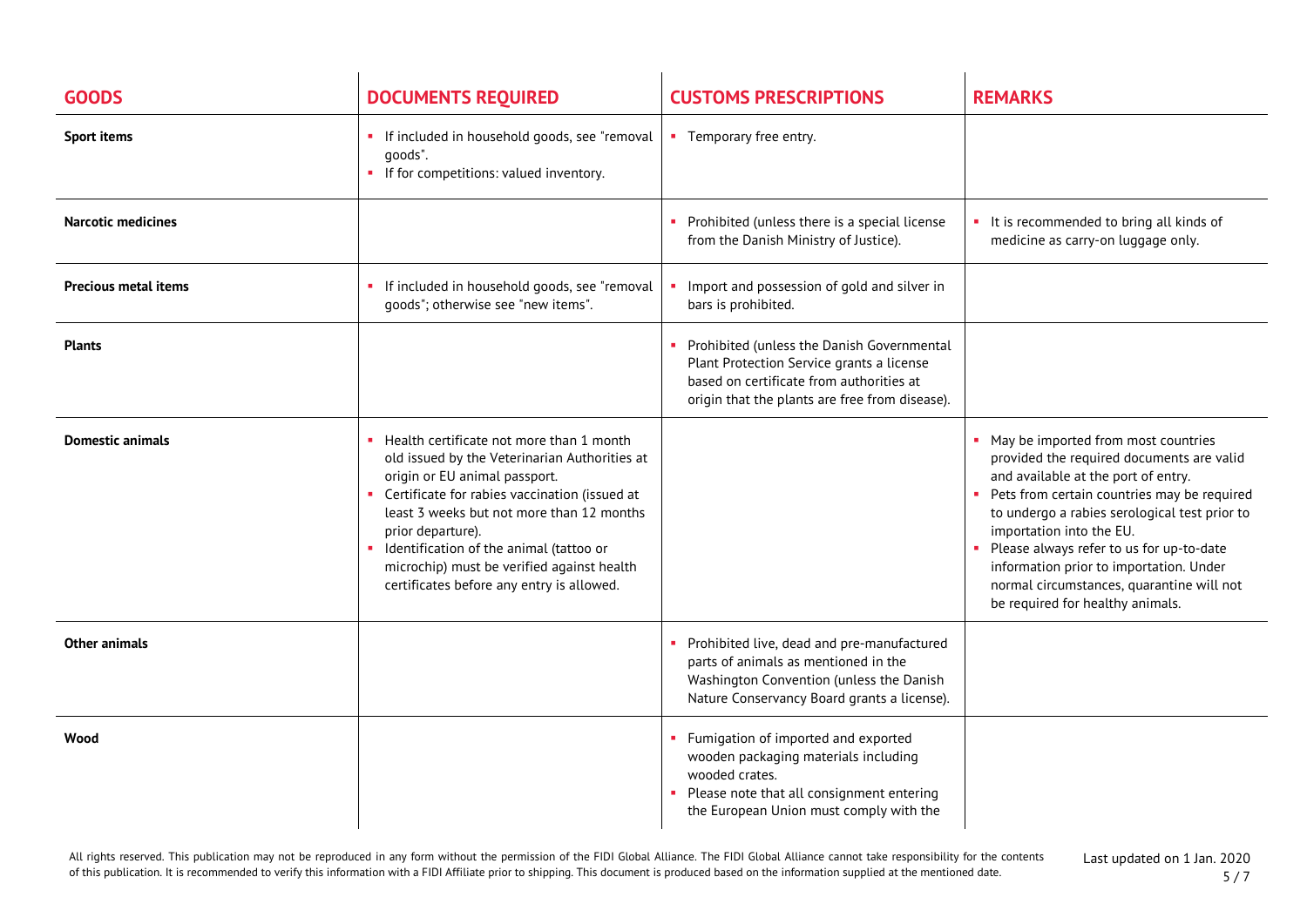| <b>GOODS</b> | <b>DOCUMENTS REQUIRED</b> | <b>CUSTOMS PRESCRIPTIONS</b>                                                                                                                                                                                                                                                                                                       | <b>REMARKS</b> |
|--------------|---------------------------|------------------------------------------------------------------------------------------------------------------------------------------------------------------------------------------------------------------------------------------------------------------------------------------------------------------------------------|----------------|
|              |                           | international Standard for Phytosanitary<br>Measures No. 15 (ISPM15) that sets out the<br>quidelines for the use of wooden packaging<br>material in international trade.<br>All arriving solid wood packaging incl.<br>dunnage must carry the ISPM15 mark<br>indicating that all the timber has received<br>appropriate treatment. |                |